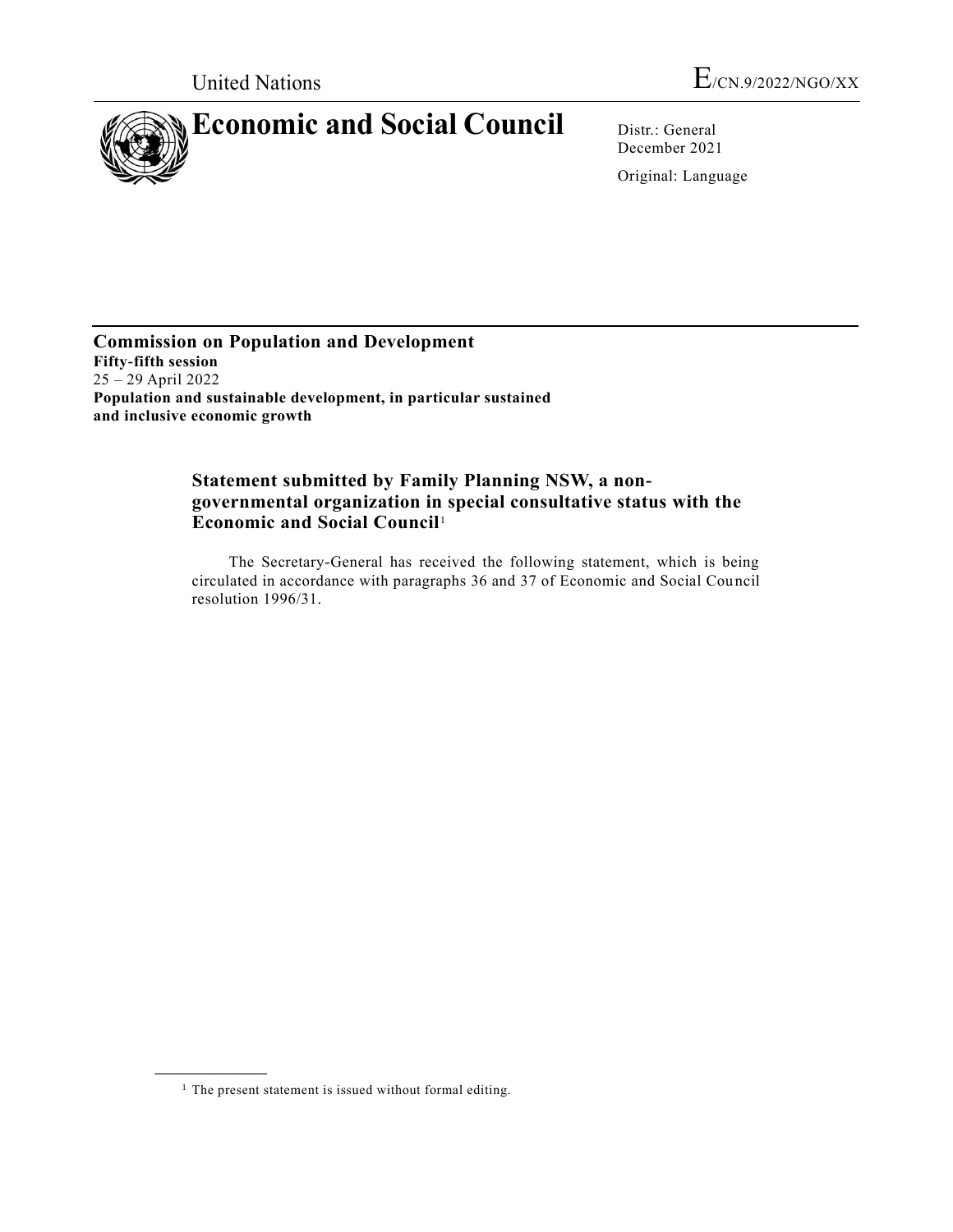## **Statement**

We welcome the theme of the fifty-fifth session of the Commission on Population and Development focused on population and sustainable development, in particular sustained and inclusive economic growth. Family Planning NSW, a nongovernmental organization in special consultative status with the Economic and Social Council, is honoured to present this joint-statement along with the International Planned Parenthood Federation East & South East Asia and Oceania Region (IPPF ESEAOR), MSI Reproductive Choices and SERAC-Bangladesh.

Family Planning NSW is one of Australia's leading providers of sexual and reproductive health services. We also work internationally, supporting our partners in the Pacific to deliver sexual and reproductive health education, information and clinical services.

Sexual and reproductive health and rights encompass all matters related to puberty, relationships, sexuality, sexual health, fertility and birth. It recognises the right of all people to have control over, and make informed decisions on, matters related to their bodies, sexuality and reproduction, free from coercion, discrimination and violence, and is intrinsically linked to gender equality, population and sustainable development.

Achieving the Sustainable Development Goals and embedding outcomes from the Programme of Action into on-going practice can only become a reality with strong support for sexual and reproductive health and rights, particularly around the areas of contraception and comprehensive sexuality education.

#### **1. Introduction**

**\_\_\_\_\_\_\_\_\_\_\_\_\_\_\_\_\_\_**

Sustainable economic growth and decent work for all, particularly for women and girls, cannot be a reality without sexual and reproductive health and rights. Factors such as unmet need for family planning, combined with traditional gender expectations and limited access to education, leave women and girls shouldering much of the responsibility for raising children and running families.

## **Integration of economic development and sexual and reproductive health and rights is essential for women and girls**

Economic independence is an enabler for both women and men to exercise control over their lives and make informed choices. At an individual level, the benefits of increasing women's workforce participation rates include additional financial security for women and their families, increased savings for retirement and the ability to contribute to a prosperous and sustained society. <sup>2</sup> Enabling women to engage meaningfully within the workforce, and lowering the fertility rate, allow families to invest more in each child's health and education.<sup>3</sup>

Over the past few decades, there has been a lessening of the divide between men and women across the developed world in a number of labour market indicators. However, there remains a tremendous amount of work to be done to close the gender gap both within Australia and countries across the Pacific.

While the gender gap in overall workforce participation rate for those aged 20-74 years in Australia is 10.5 percentage points<sup>4</sup>, this gap is significantly higher in

<sup>&</sup>lt;sup>2</sup> United Nations Population Fund. Working paper: Linking women's economic empowerment, eliminating gender-based violence and enabling sexual and reproductive health and rights New York; 2020.

<sup>&</sup>lt;sup>3</sup> Canning D, Schultz TP. The economic consequences of reproductive health and family planning. The Lancet. 2012;380(9837):165-71.

<sup>4</sup> Australian Bureau of Statistics. Gender Indicators, Australia. Canberra; 2020.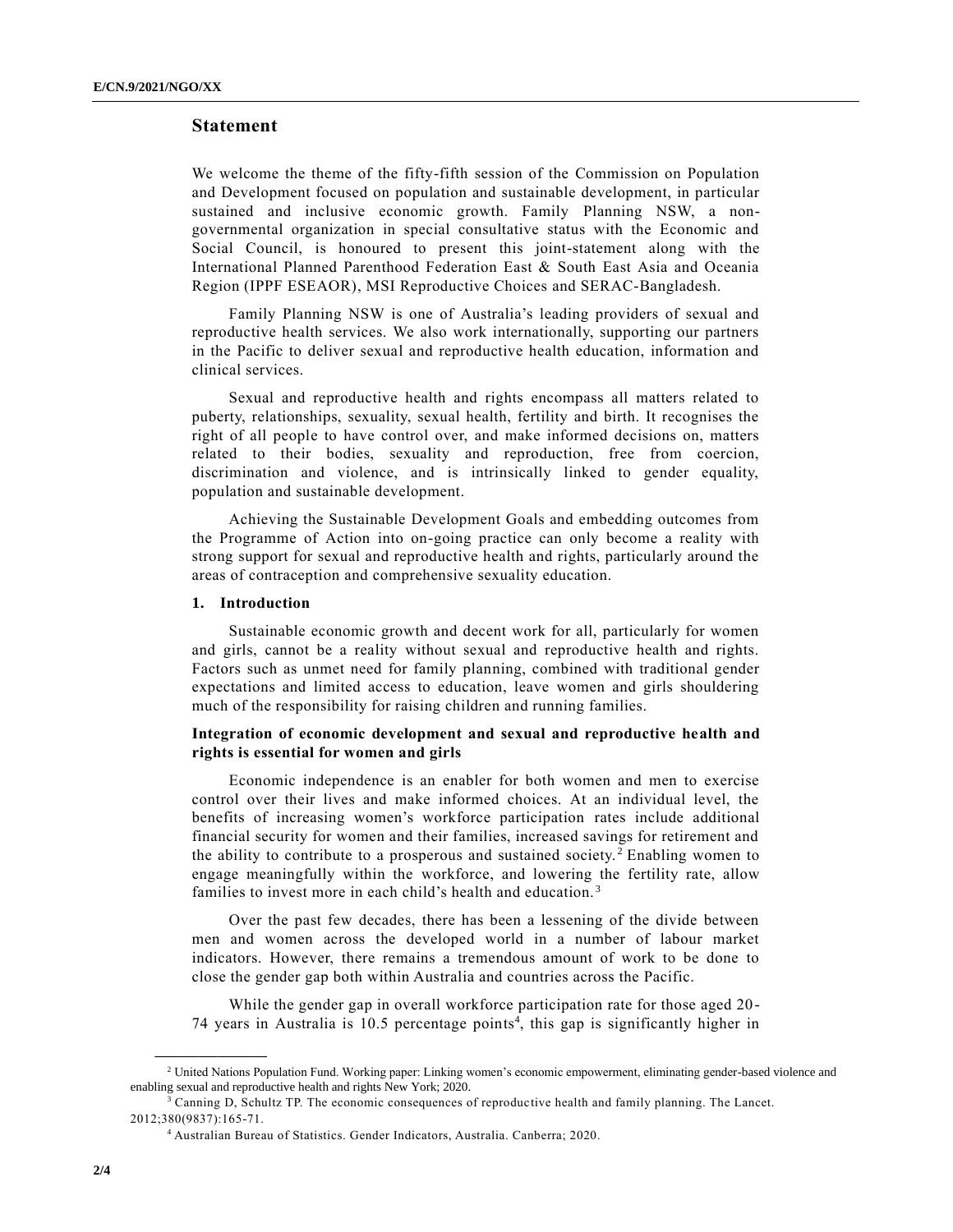countries in the Pacific such as Samoa (with a gap of 16 percentage points) and Fiji (with a gap of 34 percentage points). <sup>5</sup>

Protecting the sexual and reproductive health and rights of all people contributes to significant economic gains for individuals, families and nations. Sexual and reproductive health and rights contributes to economic growth and decent work for all by supporting women and men to decide whether or when to have children. This, in turn, has been shown to reduce healthcare costs, improve productivity and engagement in the workforce and increase rates of education attainment. <sup>6,7</sup> Engagement of more women in the workforce, particularly at a country level, would enhance the economic prosperity of countries, as has been demonstrated in many developed nations.

## **2. Access to long-acting reversible contraception empowers women, promotes sexual and reproductive health and rights and fosters sustained and inclusive economic growth**

Increasing long-acting reversible contraception uptake promotes sustainable economic growth and enables full and productive employment through reducing rates of unintended pregnancy. As the name suggests, long-acting reversible contraception is highly effective, long lasting and reversible. <sup>8</sup>

While use of long-acting reversible contraception is slowly increasing in Australia and across the globe, some women face difficulties in accessing longacting reversible contraception due to a lack of familiarity or knowledge about these methods as well as limited access to health professionals who are trained in longacting reversible contraception procedures. <sup>9</sup> Extending provision by registered nurses and other qualified health professionals, with the required knowledge and skills, may increase the accessibility of these contraceptive methods.

#### **3. Comprehensive sexuality education as an enabler of sexual and reproductive health and rights**

It is crucial that all people receive high-quality and evidence-based comprehensive sexuality education. Comprehensive sexuality education is particularly significant for people who are vulnerable and marginalised, including people with disability and those who are disengaged from formal education systems. Comprehensive sexuality education promotes teaching of lifelong skills including healthy relationships, health literacy and decision making as well as about fertility, pregnancy options and contraception.<sup>10</sup>

Comprehensive sexuality education should be available across multiple settings including community-based programs. When delivered as an early intervention strategy, comprehensive sexuality education supports all people to make informed choices regarding their sexual and reproductive health. By ensuring access to evidence-based comprehensive sexuality education, this will contribute to reduced teenage pregnancy rates, and increase the participation of young women in

**\_\_\_\_\_\_\_\_\_\_\_\_\_\_\_\_\_\_**

<sup>5</sup> Asian Development Bank. Gender Statistics: The Pacific and Timor-Leste. Philippines; 2016.

<sup>6</sup> United Nations Population Fund. Working paper: Linking women's economic empowerment, eliminating gender-based violence and enabling sexual and reproductive health and rights New York; 2020.

<sup>7</sup> Temmerman M, Khosla R, Say L. Sexual and reproductive health and rights: A global development, health, and human rights priority. The Lancet. 2014;384(9941):e30-e1.

 $8$  Black KI, Bateson D, Harvey C. Australian women need increased access to long-acting reversible contraception. Medical Journal of Australia. 2013;199(5):317-8.

<sup>9</sup> Garrett CC, Keogh LA, Kavanagh A, Tomnay J, Hocking JS. Understanding the low uptake of long -acting reversible contraception by young women in Australia: a qualitative study. BMC women's health. 2015;15(1):1 -10.

<sup>&</sup>lt;sup>10</sup> United Nations Educational Scientific and Cultural Organization. Emerging evidence, lessons and practice in comprehensive sexuality education: A global review. France; 2015.